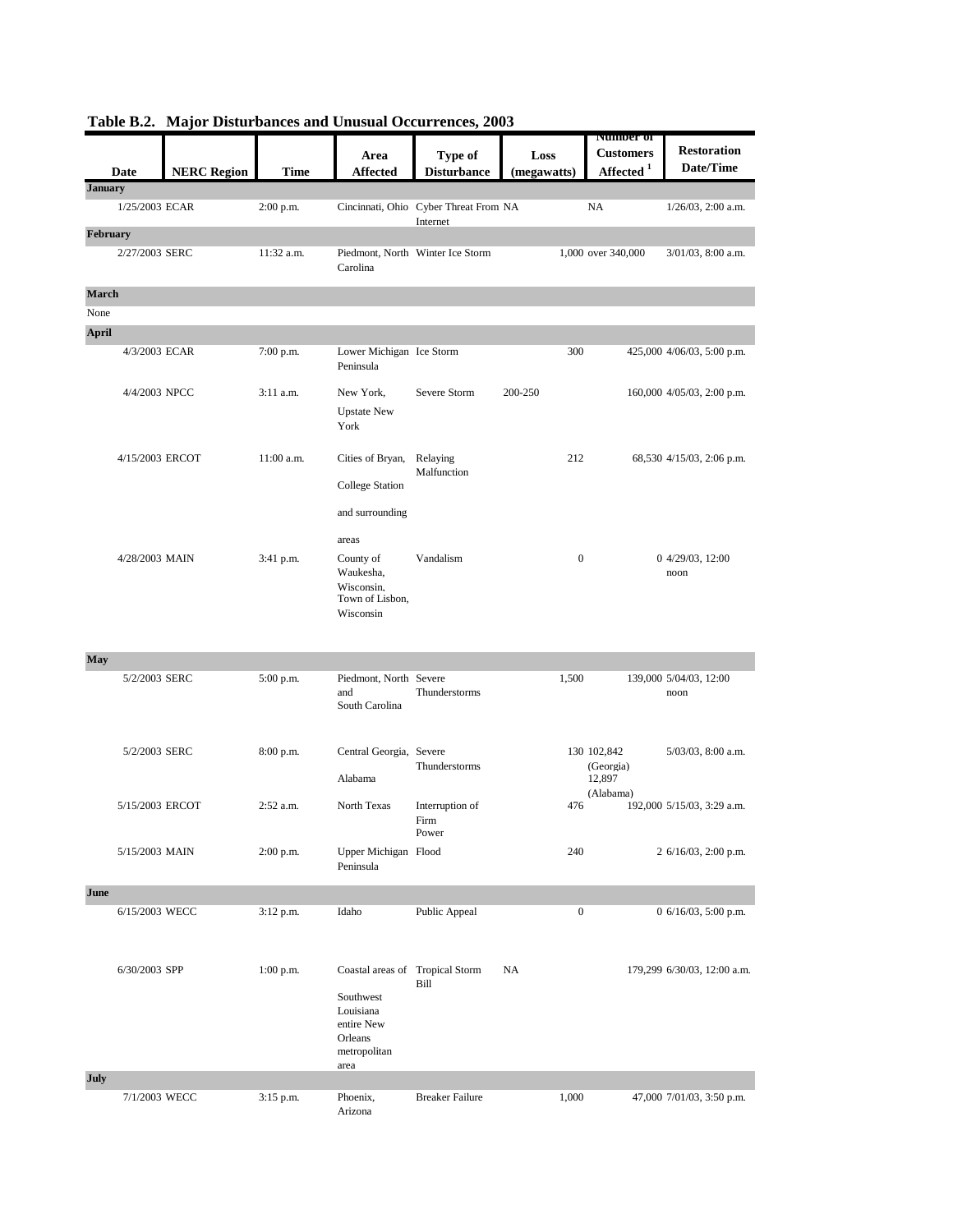| 7/2/2003 WECC   | $1:54$ p.m. | Northern<br>California                                  | Unit Tripped            |           | 200    | 1 7/02/03, 3:59 p.m.        |
|-----------------|-------------|---------------------------------------------------------|-------------------------|-----------|--------|-----------------------------|
| 7/4/2003 MAIN   | $6:00$ a.m. | Southeast<br>Wisconsin                                  | Severe<br>Thunderstorms |           | 150    | 52,000 7/04/03, 10:00 a.m.  |
| 7/4/2003 ECAR   | 9:00a.m.    | Lower Michigan Severe<br>Peninsula                      | Thunderstorms           | 75-90     |        | 131,000 7/06/03, 4:00 p.m.  |
| 7/4/2003 ECAR   | 11:41 p.m.  | Southwest Ohio, Severe Storms<br>portions of<br>Indiana |                         |           | 200    | 55,142 7/06/03, 9:00 p.m.   |
| 7/5/2003 MAIN   | 3:00 a.m.   | Northern Illinois Severe Storms                         |                         |           | 80     | 130,000 7/05/03, 7:00 a.m.  |
| 7/7/2003 MAIN   | 9:00a.m.    | Northern Illinois Severe                                | Thunderstorms           | <b>NA</b> |        | 72,000 7/07/03, 3:00 p.m.   |
| 7/8/2003 ECAR   | $4:00$ a.m. | Ohio                                                    | Severe<br>Thunderstorms |           | 11.000 | 134,500 7/11/03, 4:00 p.m.  |
| 7/9/2003 SERC   | 5:14 p.m.   | Northern Central Severe<br>and Eastern<br>Virginia      | Thunderstorms           |           | 120    | 80,000 7/09/03, 7:09 p.m.   |
| 7/15/2003 ERCOT | $8:24$ a.m. | Texas                                                   | Hurricane<br>Claudette  | 230-300   |        | 108,000 7/21/03, 10:30 a.m. |
| 7/21/2003 MAAC  | $5:15$ p.m. | Pennsylvania                                            | Severe Storms           | 500-1000  |        | 185,000 7/24/03, 5:33 a.m.  |
| 7/28/2003 WECC  | $6:55$ p.m. | Arizona                                                 | <b>Breaker Closed</b>   |           | 440    | 90,000 7/28/03, 8:35 p.m.   |

## **Table B.2. Major Disturbances and Unusual Occurrences, 2003**

(Continued)

| Date           | <b>NERC Region</b> | <b>Time</b>                | Area                                                                                                                | Type of<br><b>Disturbance</b> | Loss<br>(megawatts)                                                                                                  | <b>INUMBER OF</b><br><b>Customers</b><br>Affected $^{\rm 1}$ | <b>Restoration</b><br><b>Time</b>                                                 |
|----------------|--------------------|----------------------------|---------------------------------------------------------------------------------------------------------------------|-------------------------------|----------------------------------------------------------------------------------------------------------------------|--------------------------------------------------------------|-----------------------------------------------------------------------------------|
| <b>August</b>  |                    |                            |                                                                                                                     |                               |                                                                                                                      |                                                              |                                                                                   |
| 8/14/2003 ECAR |                    | Approximately<br>3:00 p.m. | Geographic<br>areas for MISO<br>Reliability<br>Coordination<br>footprint:<br>Michigan and<br>Ohio                   | Unknown <sup>*</sup>          | Approx. 18,500<br>MW, in MISO<br>area:<br>First Energy 7,500<br>Detroit Edison<br>9.200<br>Consumers<br>Energy 1.800 | NA                                                           | Approximately<br>8/17/03, 5:00 p.m.                                               |
| 8/14/2003 ECAR |                    | 4:09 p.m.                  | Southeastern<br>Michigan<br>including all of<br>Detroit                                                             | Unknown <sup>*</sup>          | 11.000                                                                                                               |                                                              | 2,100,000 8/16/03, 7:00 a.m.                                                      |
| 8/14/2003 ECAR |                    | 4:09 p.m.                  | Southern Lower Unknown *<br>Michigan and<br>small areas near<br>Flint, Alma,<br>Saginaw, and<br>Lansing<br>Michigan |                               | 1.007                                                                                                                |                                                              | 101,000 8/16/03, 1:03 p.m.                                                        |
| 8/14/2003 ECAR |                    | 4:10 p.m.                  | Northeast, Ohio Unknown *                                                                                           |                               | 7,000                                                                                                                |                                                              | 1,203,000 8/16/03, 8:27 p.m.                                                      |
| 8/14/2003 NPCC |                    | $4:10$ p.m.                | Southwestern<br>Connecticut and<br>a small portion<br>of Western<br>Massachusetts<br>and Vermont                    | Unknown <sup>*</sup>          | 2,500 NA                                                                                                             |                                                              | 8/16/03, 3:45 a.m.<br>Restoration ended;<br>8/17/03, 7:00 p.m.,<br>incident ended |
| 8/14/2003 NPCC |                    | $4:10$ p.m.                | New York State Unknown *                                                                                            |                               |                                                                                                                      | 22,934 unknown                                               | 8/18/03, 12:03 a.m.                                                               |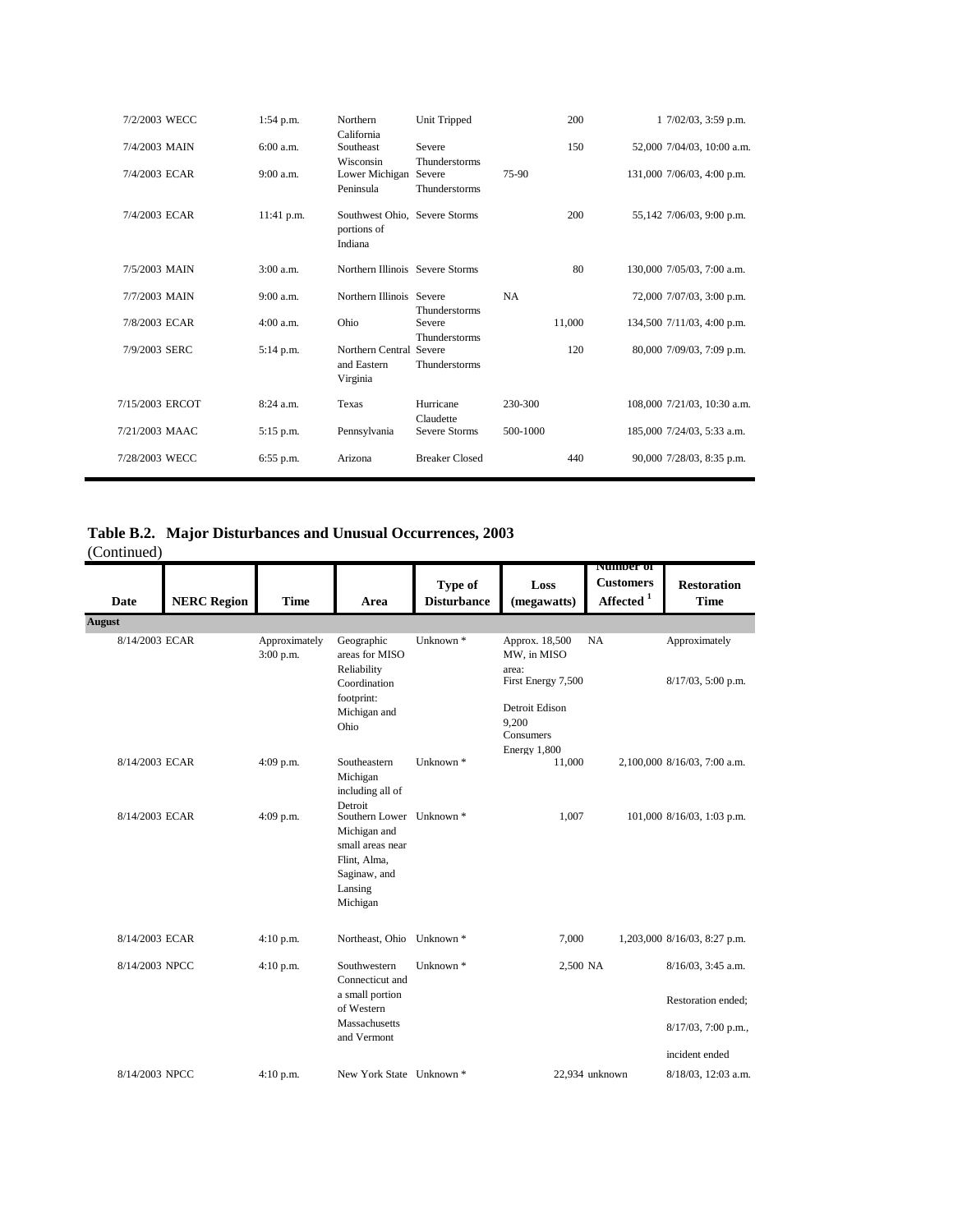| 8/14/2003 NPCC | 4:10 p.m.                                                         | New York-<br>Buffalo to<br>Albany; Ontario,<br>Canada to<br>Pennsylvania                                                                                                                                  | Unknown *                     | NA                         |        |                                             | 840,137 8/14/03, 11:48 p.m.                        |
|----------------|-------------------------------------------------------------------|-----------------------------------------------------------------------------------------------------------------------------------------------------------------------------------------------------------|-------------------------------|----------------------------|--------|---------------------------------------------|----------------------------------------------------|
| 8/14/2003 MAAC | 4:10 p.m.<br>Northern New<br>Unknown <sup>*</sup><br>Jersey Erie, |                                                                                                                                                                                                           | 4,100 MW<br>(Northern NJ) and |                            | NA     | Approximately                               |                                                    |
| 8/14/2003 NPCC | 4:11 p.m.                                                         | Pennsylvania<br>area<br>Entire Con<br><b>Edison System</b><br>(five boroughs of<br>NYC and<br>Westchester<br>County)                                                                                      | Unknown <sup>*</sup>          | 400 MW, (Erie,<br>PA) area | 11,202 |                                             | 8/15/03, 6:00 a.m.<br>3,125,350 8/15/03, 9:03 p.m. |
| 8/26/2003 MAAC | $4:00$ p.m.                                                       | Maryland: Anne Severe<br>Arundel County, Thunderstorms<br>Baltimore<br>County, Calvert<br>County, Carroll<br>County, Howard<br>County,<br>Montgomery<br>County, Prince<br>George's and<br>Baltimore City. |                               |                            |        | 625 93,000 at peak<br>133,000<br>cumulative | 8/29/03, 12:00<br>noon                             |
| 8/26/2003 MAAC | 4:22 p.m.                                                         | Washington,<br>D.C.,<br>Montgomery<br>County, Prince<br>Georges County,<br>Maryland                                                                                                                       | Severe<br>Thunderstorms       |                            | 1,500  |                                             | 153,000 8/31/03, 6:00 p.m.                         |
| September      |                                                                   |                                                                                                                                                                                                           |                               |                            |        |                                             |                                                    |
| 9/7/2003 MAIN  | 5:19 a.m.                                                         | Upper Michigan Transmission<br>Peninsula                                                                                                                                                                  | Equipment                     |                            |        | 310 4 (industrial)                          | $9/07/03$ , 6:00 p.m.                              |
| 9/18/2003 SERC | 8:20 a.m.                                                         | North Eastern<br>North Carolina,<br>Eastern Central,<br>and Northern<br>Virginia                                                                                                                          | Hurricane Isabel              |                            |        | 6,512 1.8 million                           | 9/29/03, 10:42 p.m.                                |
| 9/18/2003 SERC | 11:45 a.m.                                                        | Eastern North<br>Carolina                                                                                                                                                                                 | Hurricane Isabel              | peak 1655                  |        | peak 320,00<br>9/18/03 7:00<br>p.m.         | 9/18/03, 12:00<br>midnight                         |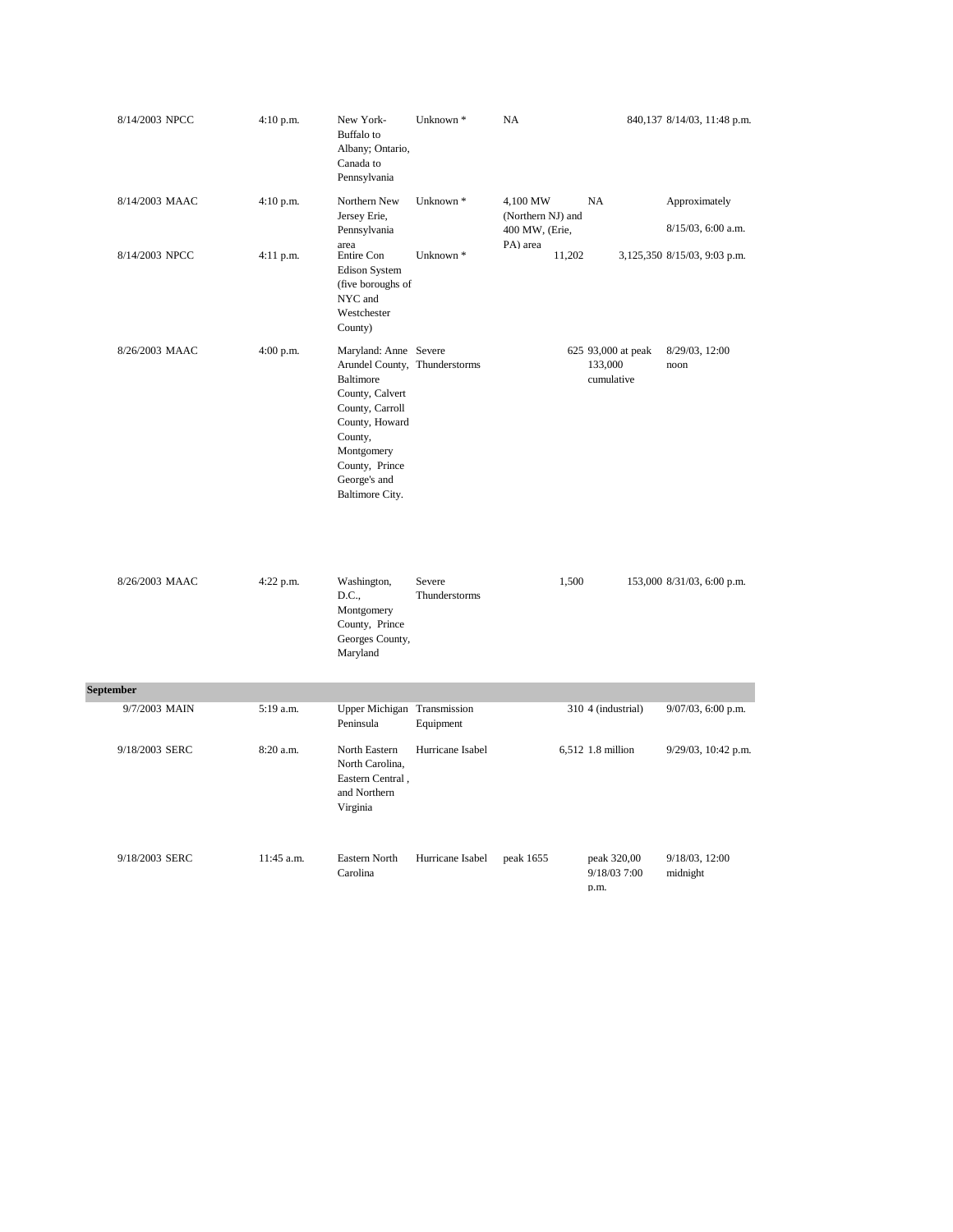| 9/18/2003 MAAC | $12:00$ noon | Central<br>Maryland<br>(Baltimore City,<br>Baltimore<br>County, Anne<br>Arundel County,<br>Hartford County,<br>Montgomery<br>County, Calvert<br>County, Prince<br>George's<br>County, Carroll<br>County and<br>Howard County) | Hurricane Isabel                |         | 2,000 |                     | 650,000 9/26/03, 10:50 p.m.        |
|----------------|--------------|-------------------------------------------------------------------------------------------------------------------------------------------------------------------------------------------------------------------------------|---------------------------------|---------|-------|---------------------|------------------------------------|
| 9/18/2003 MAAC | $2:00$ p.m.  | Virginia,<br>Virginia and                                                                                                                                                                                                     | Maryland, West Hurricane Isabel |         | 3,085 |                     | 237,366 9/24/03, 12:00<br>midnight |
| 9/18/2003 SERC | 3:32 p.m.    | Pennsvlvania<br>Triangle and<br>Tridad<br>$(Green sboro -$<br>High Point)<br>Areas North<br>Carolina -<br>Northern Region                                                                                                     | Hurricane Isabel                | 500-700 |       | <b>Under 50,000</b> | $9/19/03$ , 5:00 p.m.              |

## **Table B.2. Major Disturbances and Unusual Occurrences, 2003**

(Continued)

| Date            | <b>NERC Region</b> | <b>Time</b> | Area                                                                                                    | Type of<br><b>Disturbance</b> | Loss<br>(megawatts) | <b>INUMIDEL OF</b><br><b>Customers</b><br>Affected <sup>1</sup> | <b>Restoration</b><br><b>Time</b>     |
|-----------------|--------------------|-------------|---------------------------------------------------------------------------------------------------------|-------------------------------|---------------------|-----------------------------------------------------------------|---------------------------------------|
| 9/18/2003 MAAC  |                    | 4:20 p.m.   | District of<br>Columbia,<br>Montgomery and<br>Prince George's<br>Counties,<br>Maryland                  | Hurricane Isabel              | <b>NA</b>           | Over 530,000<br>peak on 9/19/03                                 | $9/28/03$ , 6:00 p.m.                 |
| 9/18/2003 MAAC  |                    | 9:00 p.m.   | All PPL.<br>including:<br>Williamsport,<br>Harrisburg,<br>Lancaster,<br>Scranton and<br>Allentown areas | Hurricane Isabel              | 1.300               |                                                                 | 425,000 9/21/03, 5:00 p.m.            |
| <b>October</b>  |                    |             |                                                                                                         |                               |                     |                                                                 |                                       |
| 10/26/2003 WECC |                    | 1:44 a.m.   | San Diego<br>County,<br>California                                                                      | Wild Fire                     | N/A                 | 108,000 (Dist.<br>And Trans.<br>Combined)                       | 11/18/03, 10:54<br>a.m. (Trans. Only) |
| <b>November</b> |                    |             |                                                                                                         |                               |                     |                                                                 |                                       |
| 11/5/2003 MAAC  |                    | 3:16 p.m.   | Maryland/Virgin Tornado<br>ia border                                                                    |                               | 350                 |                                                                 | 1 11/05/03, 3:54 p.m.                 |
| 11/12/2003 ECAR |                    | 5:00 p.m.   | Lower Michigan Wind Storm<br>Peninsula                                                                  |                               | 75-90               |                                                                 | 245,000 11/16/03, 6:00 p.m.           |
| 11/12/2003 MAIN |                    | $5:00$ p.m. | Northern Illinois High Winds                                                                            |                               | Est. 371.1          |                                                                 | 51,000 11/12/03, 7:00 p.m.            |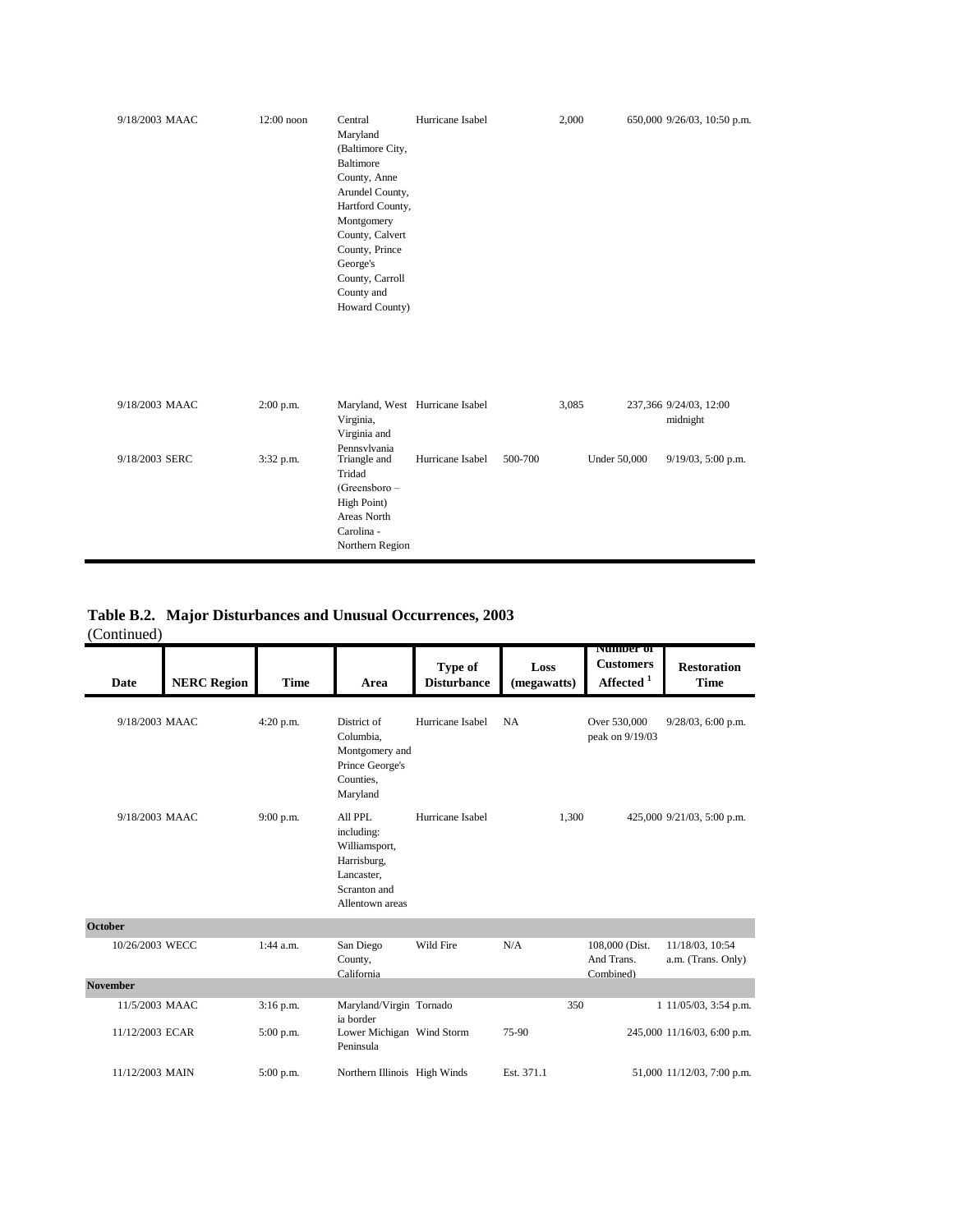| 11/12/2003 ECAR | $6:00$ p.m.                                                                                                                                                                                                                                                    | Southeastern<br>Michigan                                                        | Storm with High<br>Winds                 | Est. 75                            |     |                    | 160,000 11/16/03, 5:00 p.m.         |
|-----------------|----------------------------------------------------------------------------------------------------------------------------------------------------------------------------------------------------------------------------------------------------------------|---------------------------------------------------------------------------------|------------------------------------------|------------------------------------|-----|--------------------|-------------------------------------|
| 11/13/2003 MAAC | 6:00 a.m.<br>Central<br><b>High Winds</b><br>Maryland<br>(Baltimore City,<br>Baltimore<br>County, Anne<br>Arundel County,<br>Harford County,<br>Montgomery<br>County, Calvert<br>County, Prince<br>George's<br>County, Carroll<br>County and<br>Howard County) |                                                                                 |                                          | 375<br>110,000 11/16/03, 4:00 p.m. |     |                    |                                     |
| 11/13/2003 NPCC | 7:30 a.m.                                                                                                                                                                                                                                                      | New York                                                                        | Storm with High                          | Approx. 180                        |     |                    | 50,280 11/14/03, 6:30 a.m.          |
| 11/13/2003 MAAC | 11:00 a.m.                                                                                                                                                                                                                                                     | Washington,<br>D.C.,<br>Montgomery<br>County, Prince<br>Georges County,<br>Md   | Winds<br>Major Wind Storm Est. 400       |                                    |     | p.m. 11/13/03      | 104,195 at 5:23 11/14/03, 7:30 a.m. |
| 11/13/2003 SERC | 1:40 p.m.                                                                                                                                                                                                                                                      | Northern<br>Virginia,<br>Richmond area,<br>Eastern Virginia                     | Wind Storm                               |                                    | 300 |                    | 67,000 11/13/03, 3:51 p.m.          |
| <b>December</b> |                                                                                                                                                                                                                                                                |                                                                                 |                                          |                                    |     |                    |                                     |
| 12/1/2003 NPCC  | 6:16 p.m.                                                                                                                                                                                                                                                      | Cape Cod and<br>part of SE<br>Massachusetts                                     | Wild Fire -<br>Transmission<br>Equipment |                                    | 630 |                    | 300,000 12/01/03, 8:11 p.m.         |
| 12/4/2003 WECC  | 7:00 a.m.                                                                                                                                                                                                                                                      | Eastern portions High Winds<br>of King County<br>and Pierce<br>County           |                                          |                                    |     | 175 200,000 (Peak) | 12/08/03, 7:00 a.m.                 |
| 12/4/2003 MAIN  | 10:34 p.m.                                                                                                                                                                                                                                                     | Northeast<br>Wisconsin and<br>Central/Western<br>Upper Peninsula<br>of Michigan | Fault on 138 KV<br>line                  |                                    |     | 650 6 (utilities)  | 12/07/03, 8:30 a.m.                 |
| 12/4/2003 MAIN  | 10:15 p.m.                                                                                                                                                                                                                                                     | of Michigan and line<br>Northeastern<br>Wisconsin                               | Upper Peninsula Fault on 138 KV          |                                    | 500 |                    | 36,000 12/08/03, 8:30 a.m.          |
| 12/5/2003 FRCC  | 4:49 a.m.                                                                                                                                                                                                                                                      | State of Florida - Transmission<br>Dade County                                  | Equipment                                |                                    | 27  |                    | 16,500 12/05/03, 6:25 a.m.          |
| 12/5/2003 MAIN  | $7:00$ a.m.                                                                                                                                                                                                                                                    | Northeast<br>Wisconsin and<br>Central/Western<br>Upper Peninsula<br>of Michigan | Transmission<br>Equipment                |                                    | 14  |                    | 2 12/05/03, 8:00 p.m.               |
| 12/20/2003 WECC | 3:51 p.m.                                                                                                                                                                                                                                                      | San Francisco,<br>California                                                    | Cable Failure                            |                                    | 150 |                    | 120,000 12/21/03, 11:45<br>p.m.     |